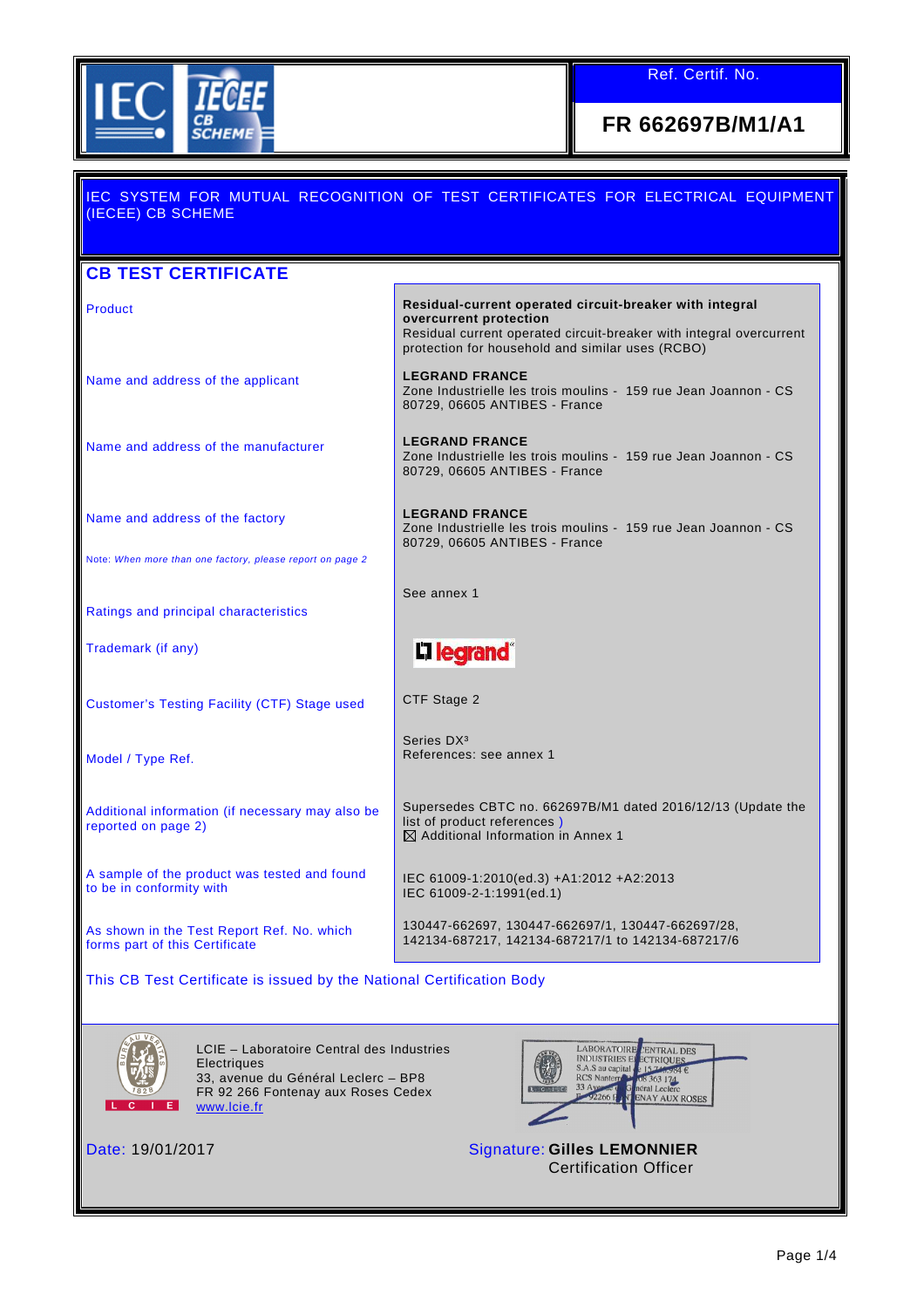

## **FR 662697B/M1/A1**

### **ANNEX 1**

#### **REFERENCES, MAIN CHARACTERISTICS**

| <b>References</b><br><b>Series DX3</b> | $\ln$ | <b>Curve</b>          | <b>I</b> An | <b>Type</b> | <b>Energy</b><br>limiting class<br>(1 <sup>2</sup> t) |
|----------------------------------------|-------|-----------------------|-------------|-------------|-------------------------------------------------------|
| LG979                                  | 6 A   | C                     | 30 mA       | AC          | 3                                                     |
| 411185                                 | 10A   | C                     | 30 mA       | AC          | 3                                                     |
| LG980                                  | 13 A  | Ċ                     | 30 mA       | <b>AC</b>   | 3                                                     |
| 411186                                 | 16 A  | Ċ                     | 30 mA       | AC          | 3                                                     |
| 411187                                 | 20 A  | Ċ                     | 30 mA       | <b>AC</b>   | 3                                                     |
| 411188                                 | 25 A  | C                     | 30 mA       | <b>AC</b>   | $\overline{1}$                                        |
| 411189                                 | 32 A  | $\overline{\text{c}}$ | 30 mA       | <b>AC</b>   | $\overline{1}$                                        |
| LG981                                  | 6 A   | Ċ                     | 300 mA      | AC          | 3                                                     |
| 4112 04                                | 10 A  | $\overline{\rm c}$    | 300 mA      | <b>AC</b>   | 3                                                     |
| LG982                                  | 13 A  | Ċ                     | 300 mA      | AC          | 3                                                     |
| 4112 05                                | 16 A  | C                     | 300 mA      | <b>AC</b>   | $\overline{3}$                                        |
| 4112 06                                | 20 A  | Ċ                     | 300 mA      | <b>AC</b>   | 3                                                     |
| 4112 07                                | 25 A  | C                     | 300 mA      | AC          | 1                                                     |
| 4112 08                                | 32 A  | Ċ                     | 300 mA      | <b>AC</b>   | 1                                                     |
| LG983                                  | 6 A   | $\overline{\text{c}}$ | 30 mA       | A           | 3                                                     |
| 4112 33                                | 10 A  | Ċ                     | 30 mA       | A           | 3                                                     |
| 4113 57                                | 13 A  | $\overline{\rm c}$    | 30 mA       | A           | 3                                                     |
| 4112 34                                | 16 A  | $\mathsf{C}$          | 30 mA       | A           | 3                                                     |
| 4112 35                                | 20 A  | Ċ                     | 30 mA       | A           | 3                                                     |
| 4112 36                                | 25 A  | Ċ                     | 30 mA       | A           | $\mathbf{1}$                                          |
| 4112 37                                | 32 A  | Ċ                     | 30 mA       | A           | $\mathbf{1}$                                          |
| LG985                                  | 6 A   | $\overline{C}$        | 300 mA      | A           | 3                                                     |
| 4112 38                                | 10 A  | $\overline{\text{c}}$ | 300 mA      | A           | $\overline{3}$                                        |
| LG986                                  | 13 A  | C                     | 300 mA      | Α           | 3                                                     |
| 4112 39                                | 16 A  | $\overline{C}$        | 300 mA      | A           | 3                                                     |
| 4112 40                                | 20 A  | $\overline{C}$        | 300 mA      | A           | 3                                                     |
| 4112 41                                | 25 A  | $\overline{C}$        | 300 mA      | Α           | $\mathbf{1}$                                          |
| 4112 42                                | 32 A  | Ċ                     | 300 mA      | A           | $\overline{1}$                                        |



LCIE – Laboratoire Central des Industries Electriques 33, avenue du Général Leclerc – BP8 FR 92 266 Fontenay aux Roses Cedex www.lcie.fr

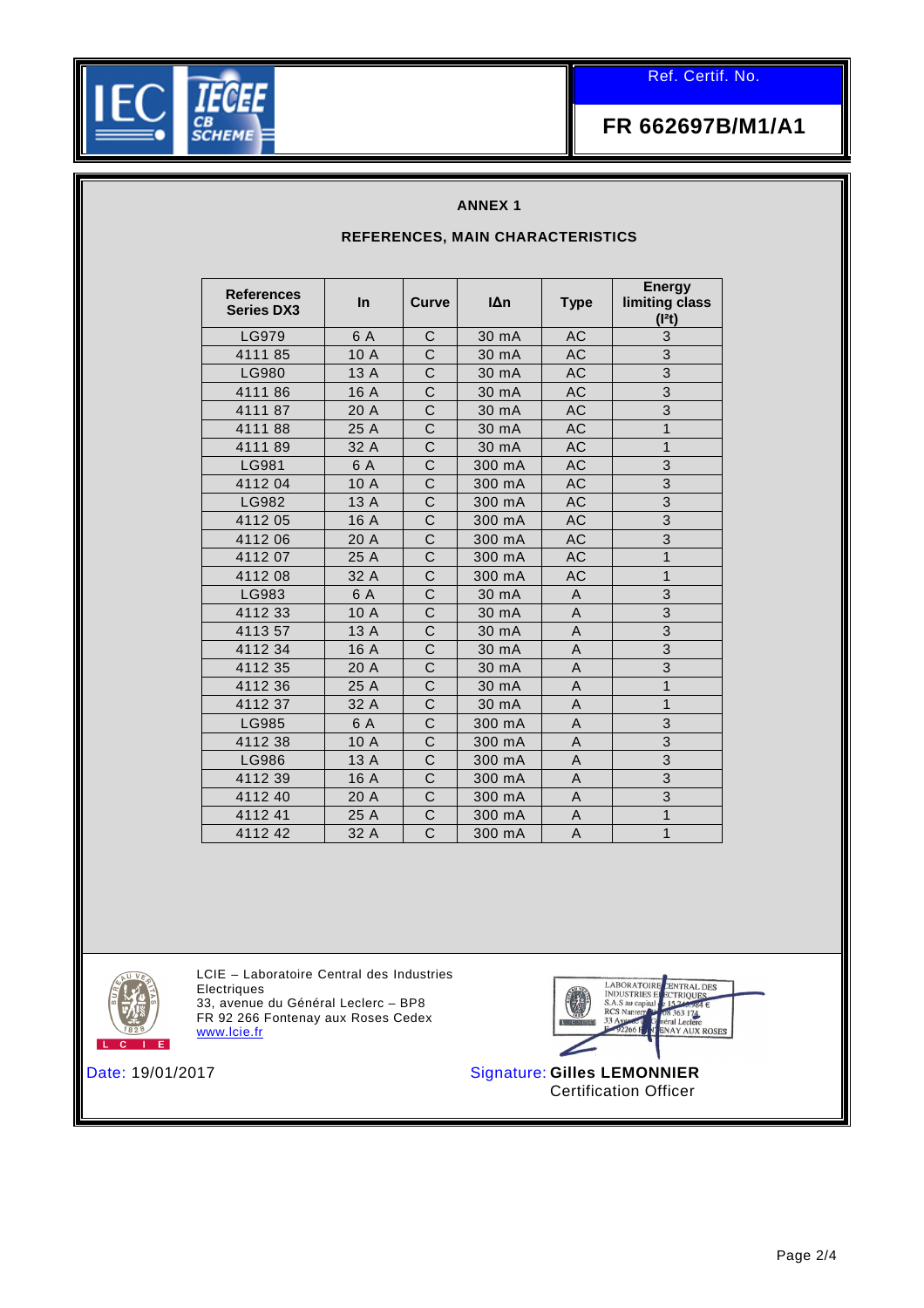

# **FR 662697B/M1/A1**

### **REFERENCES, MAIN CHARACTERISTICS**

#### (continued)

| <b>References</b><br><b>Series DX3</b> | <b>In</b> | <b>Curve</b> | <b>I</b> An | <b>Type</b>  | <b>Energy</b><br>limiting class<br>(1 <sup>2</sup> t) |
|----------------------------------------|-----------|--------------|-------------|--------------|-------------------------------------------------------|
| <b>LG987</b>                           | 6 A       | <sub>B</sub> | 30 mA       | $\mathsf{A}$ | $\overline{1}$                                        |
| 411223                                 | 10 A      | B            | 30 mA       | $\mathsf{A}$ | $\mathbf{1}$                                          |
| 4113 56                                | 13A       | B            | 30 mA       | $\mathsf{A}$ | 1                                                     |
| 411224                                 | 16 A      | B            | 30 mA       | $\mathsf{A}$ | 1                                                     |
| 411225                                 | 20 A      | B            | 30 mA       | $\mathsf{A}$ | 1                                                     |
| 4112 26                                | 25 A      | B            | 30 mA       | $\mathsf{A}$ | $\overline{1}$                                        |
| 411227                                 | 32 A      | B            | 30 mA       | $\mathsf{A}$ | 1                                                     |
| LG989                                  | 6 A       | B            | 300 mA      | $\mathsf{A}$ | 1                                                     |
| 411228                                 | 10A       | B            | 300 mA      | $\mathsf{A}$ | 1                                                     |
| <b>LG990</b>                           | 13 A      | B            | 300 mA      | A            | $\mathbf{1}$                                          |
| 411229                                 | 16 A      | B            | 300 mA      | $\mathsf{A}$ | 1                                                     |
| 4112 30                                | 20 A      | B            | 300 mA      | A            | 1                                                     |
| 411231                                 | 25 A      | B            | 300 mA      | $\mathsf{A}$ | $\mathbf{1}$                                          |
| 4112 32                                | 32 A      | B            | 300 mA      | $\mathsf{A}$ | $\mathbf{1}$                                          |
| LG6710                                 | 6 A       | C            | 30 mA       | $A^*$        | 3                                                     |
| LG6711                                 | 10 A      | C            | 30 mA       | $A^*$        | 3                                                     |
| LG6712                                 | 13A       | $\mathsf{C}$ | 30 mA       | $A^*$        | 3                                                     |
| LG6713                                 | 16 A      | C            | 30 mA       | $A^*$        | 3                                                     |
| LG6714                                 | 20 A      | C            | 30 mA       | $A^*$        | 3                                                     |
| LG6715                                 | 25 A      | C            | 30 mA       | $A^*$        | $\mathbf{1}$                                          |
| LG6716                                 | 32 A      | C            | 30 mA       | $A^*$        | $\mathbf{1}$                                          |

A\*: for Austria



LCIE – Laboratoire Central des Industries Electriques 33, avenue du Général Leclerc – BP8 FR 92 266 Fontenay aux Roses Cedex www.lcie.fr